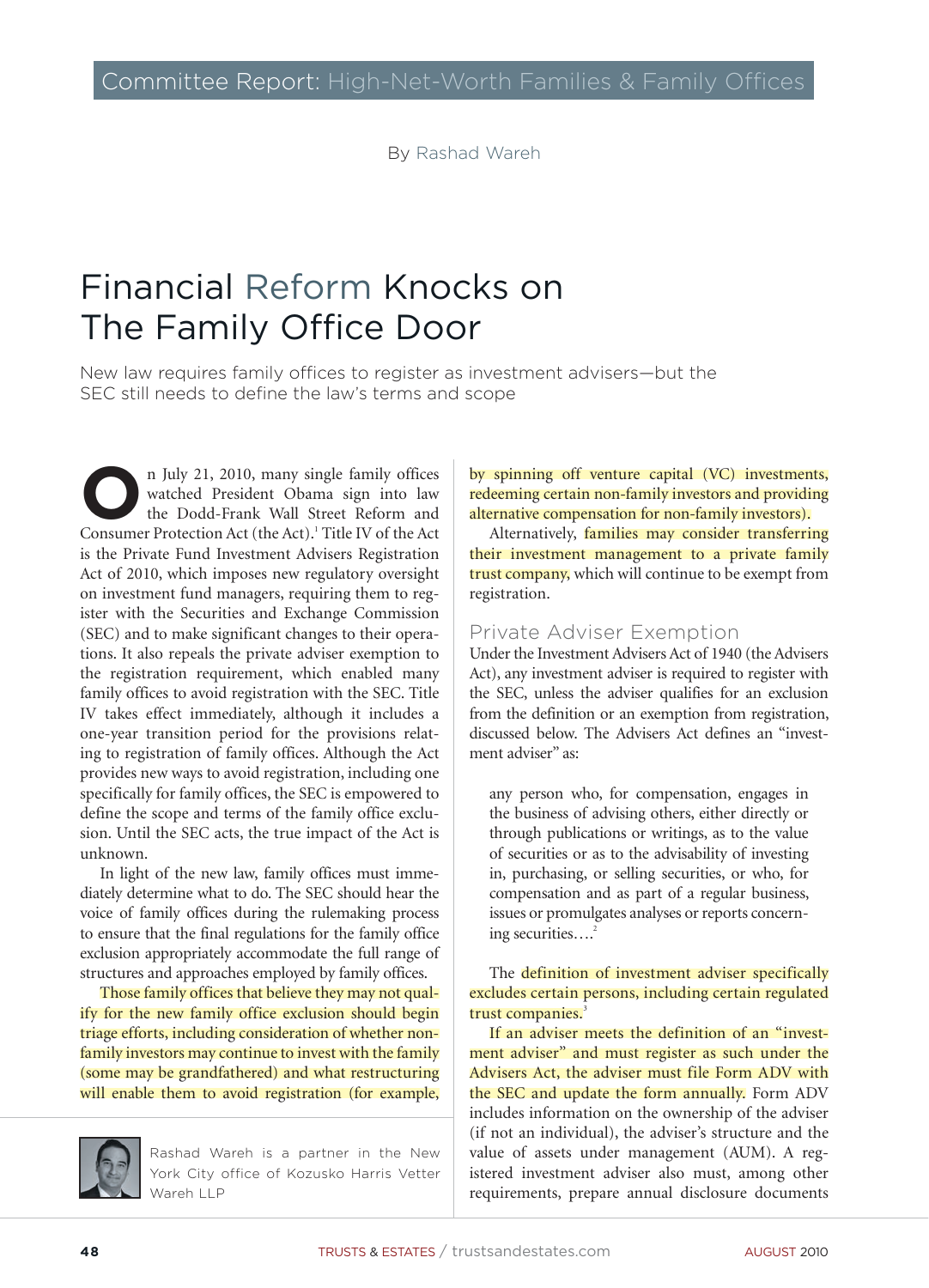# Committee Report: High-Net-Worth Families & Family Offices

for its clients, appoint a chief compliance officer, maintain SEC compliant books, records, and operating guidelines and procedures and undergo periodic examinations and audits by the SEC.

The Advisers Act also includes several exemptions from the requirement to register as an investment adviser.4 In the past, investment advisers commonly avoided registration under Section 203(b)(3), which exempts from registration an investment adviser who has no more than 14 clients and doesn't hold himself out to the public as an investment adviser. This exemption, often referred to as the "private adviser exemption," enabled many family offices and other managers to avoid registration because a single investment fund was counted as a single client, as long as the manager's advice was provided to the investment fund alone and not to the fund owners.

Current Family Office Requirements

As considered here, a family office is an organization dedicated to managing the affairs of a single family, which typically either owns or controls the family office. Family offices provide a range of services, including investment and administrative services. Family office investment services range from oversight of third-party investment managers (that is, no direct investment management) to direct and active discretionary investment in stocks, bonds, exchange-traded funds, third-party investment funds (for example, hedge funds, VC funds, or private equity funds) and other investments.

Before the Act, a family office may have also avoided registration as an investment adviser because it was able to establish that it didn't meet the definition of "investment adviser," if, for instance, the family office (1) didn't receive compensation for providing investment advice; (2) wasn't "in the business of advising others" as to investments and didn't provide investment advice "as a part of a regular business;" (3) wasn't advising "others," as its investment advice was limited to advising one family who owns or controls the family office; or (4) was a regulated trust company and thus qualified for the bank and trust company exclusion from the definition of an investment adviser.

The private adviser exemption, however, has been the simplest and least-restrictive exemption from registration as an investment adviser, not dependent on a facts and circumstances analysis. As a result, it has been

widely relied upon by family offices.

As an alternative to the private adviser exemption, if a family office is expected to have more than 14

Without the exemption, family offices will be required to register as investment advisers unless they qualify for another traditional exclusion or for a new exemption.

clients, it could request an exemption order from the SEC.<sup>5</sup> Since shortly after the enactment of the Advisers Act, the SEC has issued exemption orders to family offices despite their having more than 14 clients. Most recently, however, this path came to be regarded as slow and somewhat restrictive in practice, and the SEC only grants a limited number of applications.

New Ways to Avoid Registration

The Act flatly repeals the private adviser exemption.<sup>6</sup> Without this exemption, family offices will be required to register as investment advisers unless they qualify for another traditional exclusion from the definition of investment adviser (such as the bank and trust company exclusion) or for a new exclusion or exemption from registration created by the Act.

The Act provides three new avenues to avoid registration.

1. **VC fund adviser exemption.** The Act exempts advisers to VC funds from registration as an investment adviser.<sup>7</sup> Congress has directed the SEC to define "venture capital fund." The Report of the Senate Committee on Banking, Housing, and Urban Affairs to S.3217, the predecessor to the Act, provides some guidance.<sup>8</sup> VC funds are described as "a subset of private investment funds specializing in long-term equity investment in small or start-up businesses." This exemption is available to those advisers who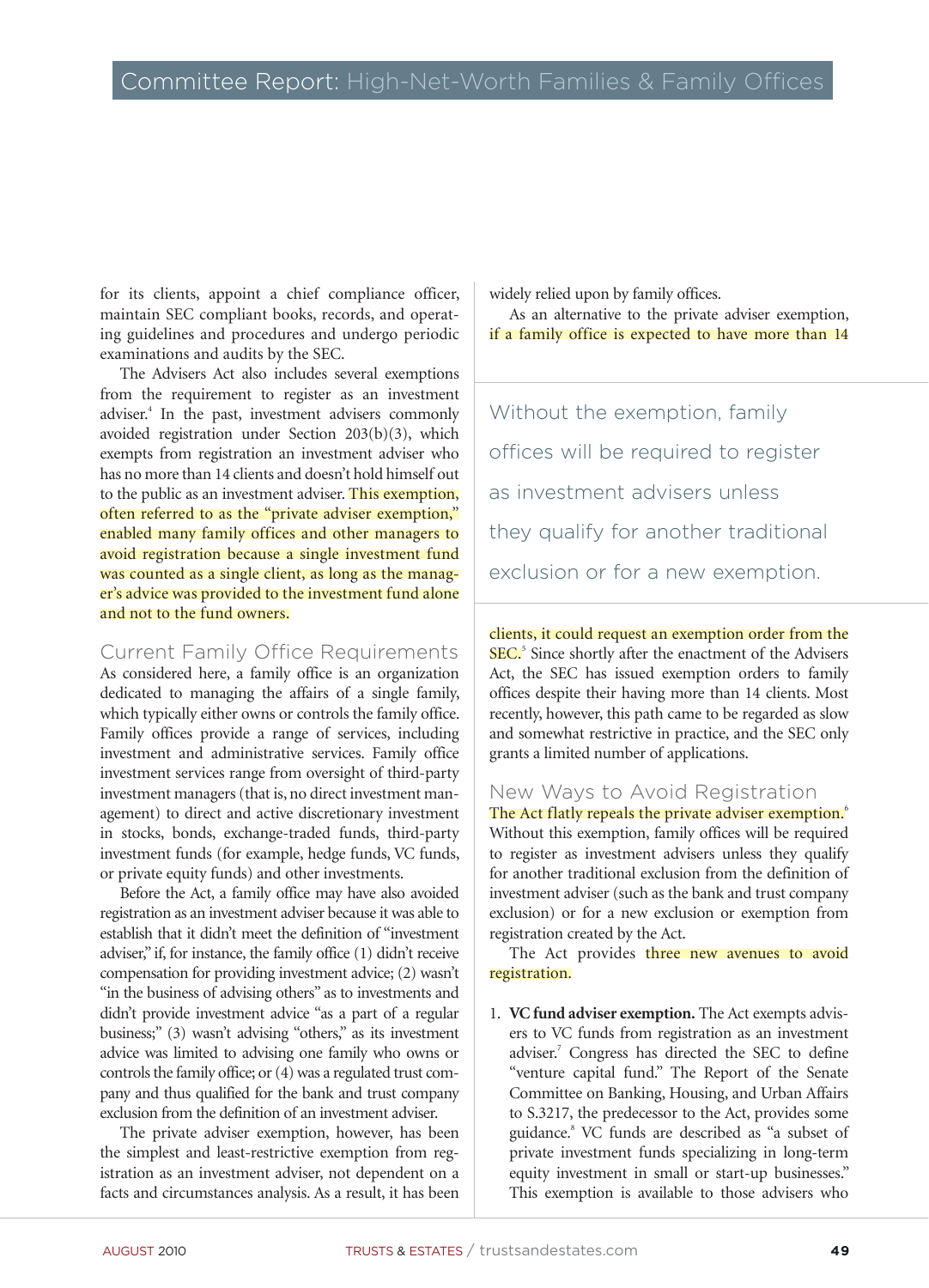provide investment advice only to such funds.

2. **Private fund adviser exemption.** The Act exempts advisers to "private funds" from registration as an investment adviser, if the adviser provides advice only to one or more private funds and has less than \$150 million in total AUM in the United States.<sup>9</sup> Congress also has directed the SEC to determine whether the size, governance or investment strategy of mid-sized private funds poses systemic risk and if so, to impose appropriate registration and examination procedures.10 The Act defines a "private fund" as one that would be considered an investment com-

By imposing the assets under management ceiling for the private fund exemption, the Act limits its usefulness to families with greater than \$150 million invested.

pany under the Investment Company Act of 1940 but for Section  $3(c)(1)$  or  $3(c)(7)$  of that Act (that is, referring to companies with fewer than 100 owners, or companies owned entirely by qualified purchasers).<sup>11</sup> A prior version of this exemption embodied in S.3217 and titled the "private equity fund adviser" exemption didn't impose a ceiling on AUM, but required the SEC to define "private equity fund." The S.3217 version would have been an attractive path for some family offices if it allowed a family office to spin out its VC investments and satisfy the VC fund adviser exemption, while fitting its remaining investments under the "private equity fund" exemption (with no limit as to AUM). By instead imposing the AUM ceiling for the private fund exemption, the Act limits its usefulness to families with greater than \$150 million invested (other than in VC).

3. **Family office exclusion.** The Act excludes "any family office, as defined by rule, regulation, or order of the [SEC]" from the definition of an investment adviser under the Advisers Act.<sup>12</sup> It directs the SEC to provide rules of general applicability defining an excluded "family office" and requires the SEC to:

"provide for an exemption that  $-(1)$  is consistent with the previous exemptive policy of the Commission, as reflected in exemptive orders for family offices in effect on the date of enactment of this Act and the grandfathering provisions in [the Act]; (2) recognizes the range of organizational, management, and employment structures and arrangements employed by family offices; and (3) does not exclude [certain grandfathered family offices] from the definition of "family office", solely because such [family office] provides investment advice to [certain persons]…."

Grandfathering provisions in the Act provide that a family office that was not required to register as an investment adviser before Jan. 1, 2010 shall not be excluded from the new family office exemption solely because it continues to provide investment advice to (1) individual officers, directors or employees of the family office, as long as such individuals had invested with the family office before Jan. 1, 2010 and were, at the time of investment, accredited investors; (2) any company exclusively owned by the family associated with the family office; or (3) certain registered investment advisers who co-invested limited amounts with the family office.<sup>13</sup>

In the Report of the Senate Committee on Banking, Housing, and Urban Affairs to S.3217 (the Report), in discussing the family office exclusion, the Committee noted the history of the SEC's exemption orders for family offices, and the Committee's belief:

"that family offices are not investment advisers intended to be subject to registration under the Advisers Act. The Advisers Act is not designed to regulate the interactions of family members, and registration would unnecessarily intrude on the privacy of the family involved."

In the Report, the Committee recognized that many family offices have non-family members as officers, directors and employees, and that such persons (and other persons who may provide services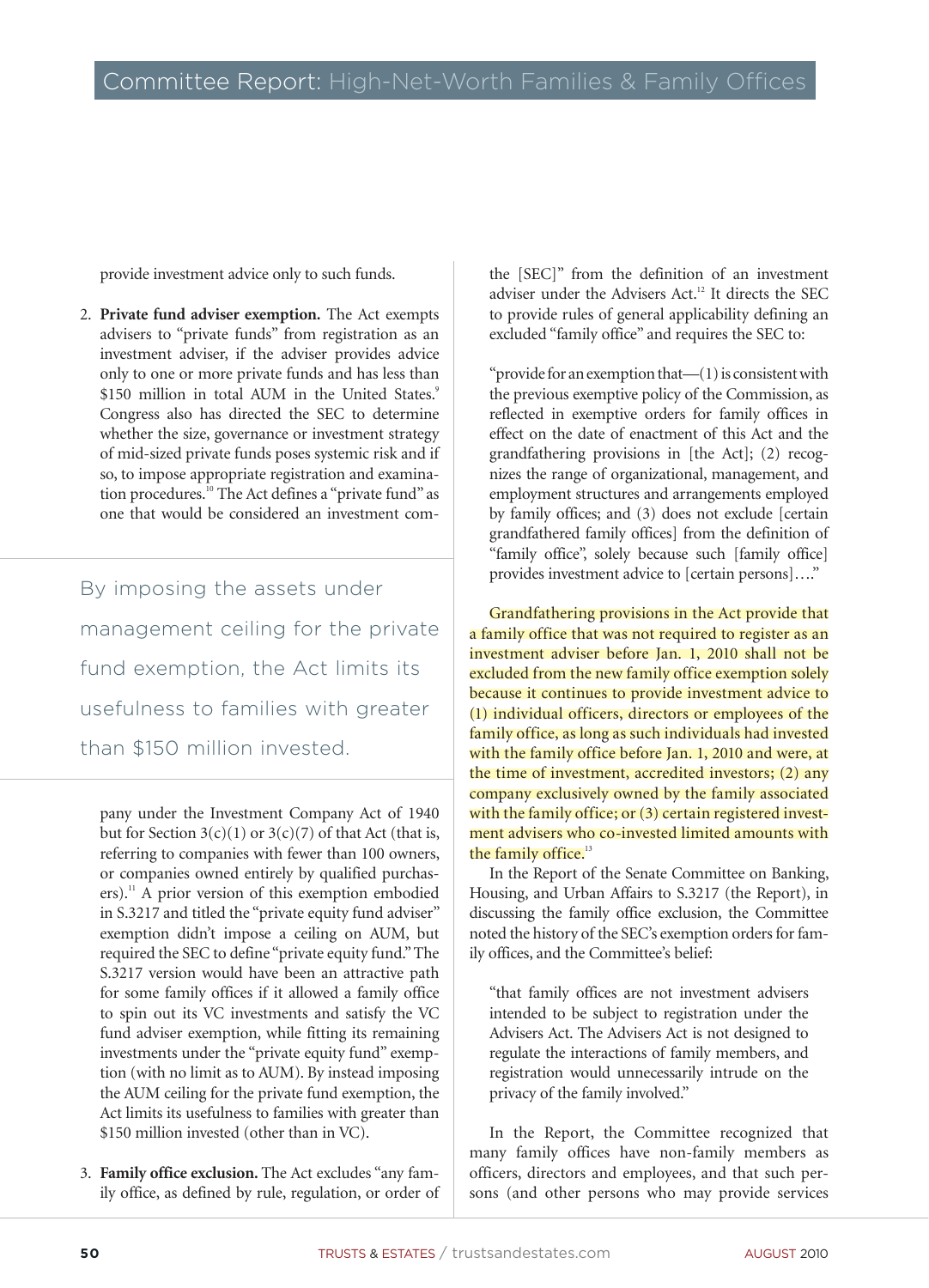to the family) are at times permitted to co-invest with family members and specifically stated that such arrangements should not automatically exclude a family office from qualifying for the exclusion.

The text of the family office exclusion and the earlier Report on S.3217 indicate that, in defining the family office exclusion, Congress intended that the SEC not be limited to replicating the criteria for its past exemption orders and that it must take into account the fact that family offices vary widely in their organization, management and employment structures. The grandfathering provision is an interesting addition to this process because it appears to suggest that Congress wants the SEC to avoid disrupting certain existing family office structures and common arrangements, in the SEC's determination of what type of family office will avoid being considered an investment adviser.

The Act also expands state regulatory oversight of investment advisers by raising the threshold for federal oversight of most investment advisers to \$100 million. The Act provides, with some exceptions, that no investment adviser with AUM of between \$25 million to \$100 million shall be permitted to register as an investment adviser under the Advisers Act, unless as a result of this provision the adviser would be required to register with 15 or more states.<sup>14</sup> Due to this change, state regulatory authorities will be responsible for oversight of most investment advisers with less than \$100 million AUM. This increased state oversight doesn't apply to investment advisers who are excluded from the definition of investment adviser under Section  $202(a)(11)$  of the Advisers Act (for example, an adviser excluded from the definition under the bank and trust company exclusion or the new family office exclusion), but does apply to advisers who would otherwise be exempt under section 203 of the Advisers Act (for example, VC fund advisers or private fund advisers).

#### Open Issues

Because the Act provides enabling legislation, rather than actively defining the new family office exclusion from the definition of investment adviser and the new exemptions from registration as an investment adviser, a number of issues remain uncertain.

• What is a "VC fund?"

- What size, governance or investment strategy or private fund will result, in the SEC's view, in "systemic risk?" When a private fund does cause systemic risk, what registration and examination procedures will the SEC impose on the adviser to such a fund?
- Will a family office be unable to qualify for the family office exclusion if (1) it operates for a profit, (2) individual family members control the board but don't hold a majority of officer (or equivalent) positions, or (3) it's not controlled by a family, although it only serves one family?
- Will the definition of "family" incorporate stepchildren, in-laws, former spouses, nonprofits established by the family, partners in civil unions, ERISA-regulated plans and other employee compensation arrangements, etc.?
- Previous definitions of "family" imposed by the SEC in the context of the Advisers Act and the Investment Company Act of 1940 have been fairly narrow. Practitioners must comment to the SEC, in the rulemaking process, to ensure that it uses a reasonably broad definition of "family" for the family office exclusion.
- The grandfathering provision appears to permit a family office to qualify for the family office exclusion despite non-family directors, officers and employees having co-invested with the family, if such investment occurred before Jan. 1, 2010. Will non-family members who are closely connected with the family office be permitted to invest with the family going forward and still permit the family office to qualify for the exclusion? A practical rule for the SEC to consider would be to provide that a family office advised family investment fund with a de minimis level (for example, 5 percent) of non-family ownership could still qualify for the family office exclusion, assuming the exemption would otherwise be available. This would also take some pressure off of the definition of who is "family."
- What reporting requirements will the SEC impose on VC fund advisers and private fund advisers? Under the Act, advisers who qualify for one of those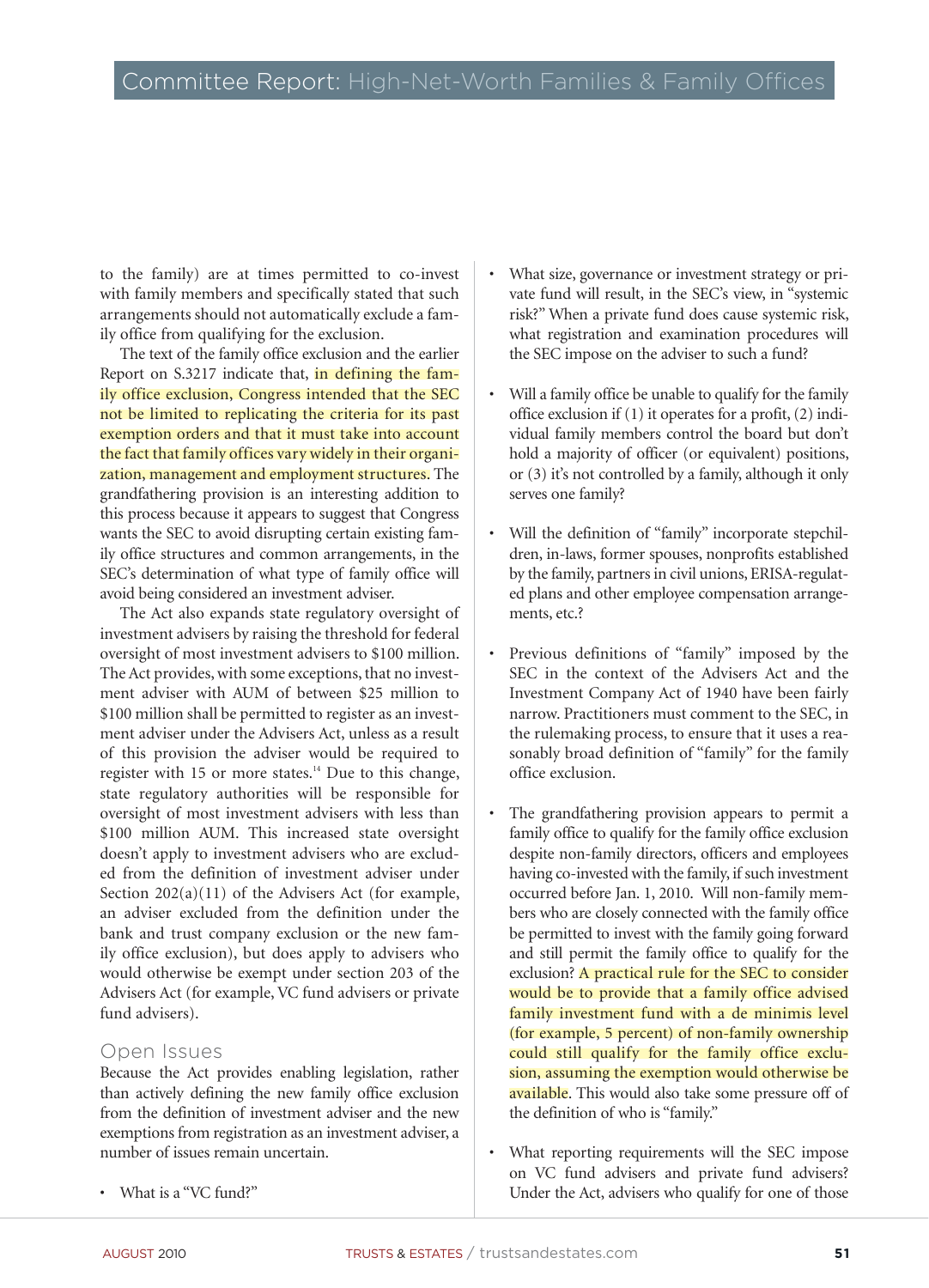exemptions must comply with recordkeeping and reporting requirements that the SEC "determines necessary or appropriate in the public interest or for the protection of investors."15

Under current law, federal registration rules control if an investment manager has more than \$25 million AUM and state registration rules apply otherwise. Under the Act, federal registration rules will control if (1) a family office qualifies for the family office exclusion (in which case neither federal nor state registration is required), (2) an investment manager has more than \$100 million AUM, or (3) an investment manager has between \$25 million and \$100 million AUM and, either (a) the regulators in the manager's home state wouldn't subject the manager to examination, or (b) the manager would be required to register in 15 or more states if subject to state registration rules.<sup>16</sup> Family offices that don't qualify for the new law's family office exclusion must determine in which states they must register and if under state law they qualify for an exemption from registration.

## Restructuring During the Transition

The Act provides a transition rule that delays for one year its provisions as to the termination of the private adviser exemption and the creation of the new family office exclusion and the new exemptions from registration.<sup>17</sup>

Family offices and other managers of private family investment funds should now consider how the Act might affect their structure and operations, and, if they wish to avoid registration as an investment adviser, what changes may be necessary. All family offices—and any family funds that relied on the private adviser exemption in the past—should be evaluating their structure, the persons connected to the structure (directors, officers, employees and investors) and the economic interests they hold. If a family office has informal relationships with its funds or clients, it should consider formalizing those to assess where they fit under the new law.

In addition, family offices should determine what effect registration as an investment adviser will have on their ability to keep the family's financial affairs confidential, and, if the family office serves more than

one branch of the family, what effect registration has on intra-branch confidentiality. It's also fair to assume that the associated regulatory burden will grow, not shrink, as a result of the Act.

Here are some alternative approaches for family offices to consider.

- **All family offices:** Consider other exclusions from being considered an investment adviser or exemptions from registration: (1) Form a regulated trust company and offer family investment advisory services through it, thus qualifying for the bank and trust company exemption to registration;<sup>18</sup> (2) register as an investment adviser; (3) outsource investment advice to third-party registered investment advisers and ensure that such advisers have the direct investment advisory relationship with the family investment funds and other family persons so that the family office then ceases to render investment advice; or (4) close the family office and transition all of its services, including investment management, to a multi-family office that's a registered investment adviser.
- **• Family offices with no non-family investors:** Qualify under the family office exemption. Possible problems include: (1) What is the meaning of "family"? (2) If the family office is operated for profit, does that render it ineligible, and how is "profit" measured? (3) Does the family office's management structure render it ineligible? and (4) What qualification criteria will result from the SEC rulemaking process?
- **• Family offices with non-family investors or those that otherwise don't qualify for the family office exclusion as currently structured:**

—Consider alternative means to compensate nonfamily investors, other than through co-investment in family investment funds. Until the SEC completes the rulemaking process, what alternatives are feasible is uncertain.

—If existing non-family investors will render the family office ineligible for the family office exclusion,